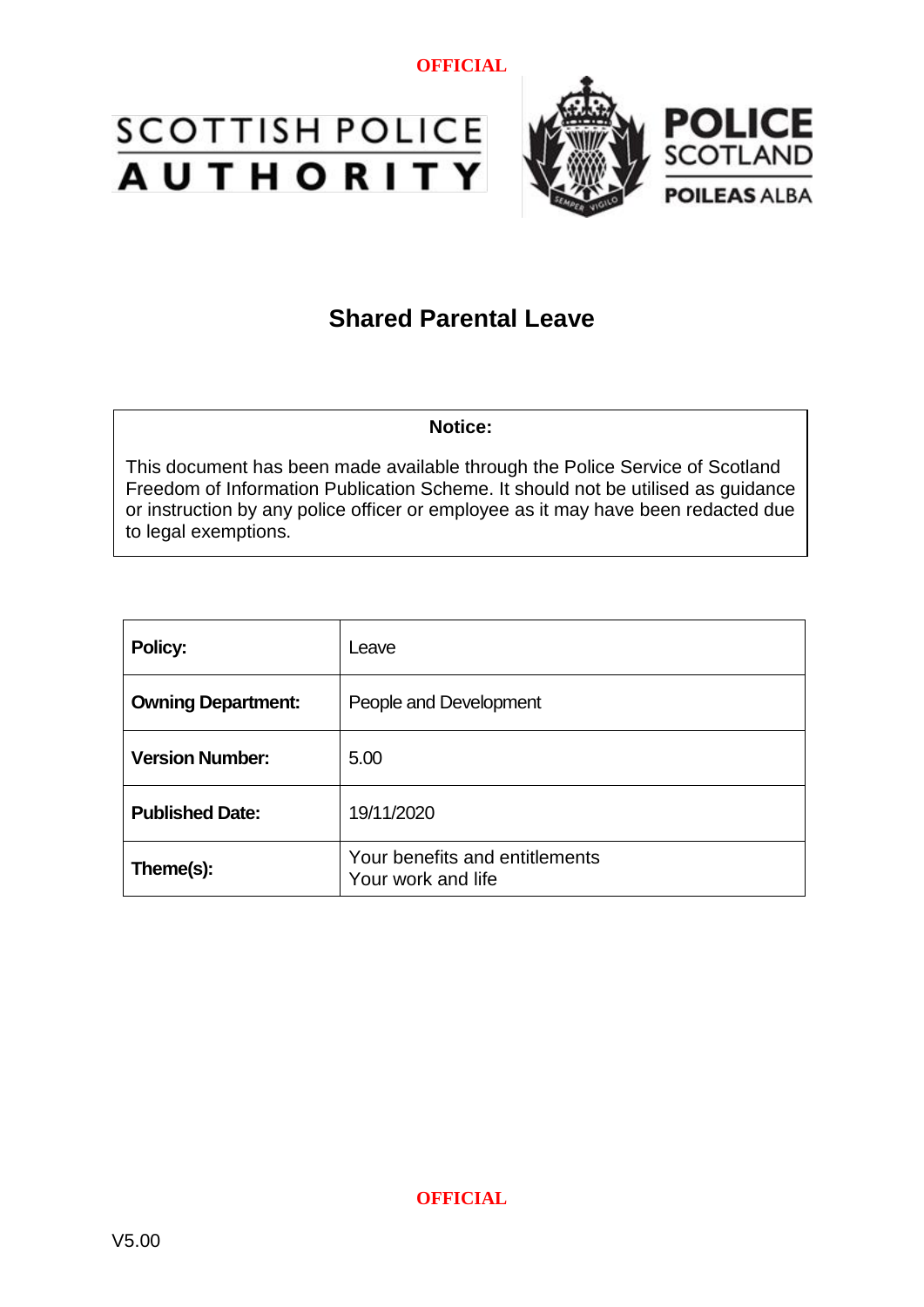## **Compliance Record**

| <b>Equality Impact Assessment: Date Completed/Reviewed:</b> | 08/10/20 |
|-------------------------------------------------------------|----------|
| <b>Information Management Compliant:</b>                    | Yes      |
| <b>Health and Safety Compliant:</b>                         | Yes      |
| <b>Publication Scheme Compliant:</b>                        | Yes      |

#### **Version Control Table**

| <b>Version</b> | <b>History of Amendments</b>                                                               | <b>Date</b> |
|----------------|--------------------------------------------------------------------------------------------|-------------|
| 1.00           | <b>Initial Approved Version</b>                                                            | 02/04/2015  |
| 2.00           | Updated to reflect back payments of pension<br>contributions for unpaid leave              | 13/04/2016  |
| 3.00           | No change to content. SOP reformatted to new<br>template.                                  | 22/04/2016  |
| 4.00           | <b>Policy Simplification</b>                                                               | 01/04/2019  |
| 5.00           | Eligibility to claim TOIL for SPLIT days changed for<br>officers to reflect PNB agreement. | 19/11/2020  |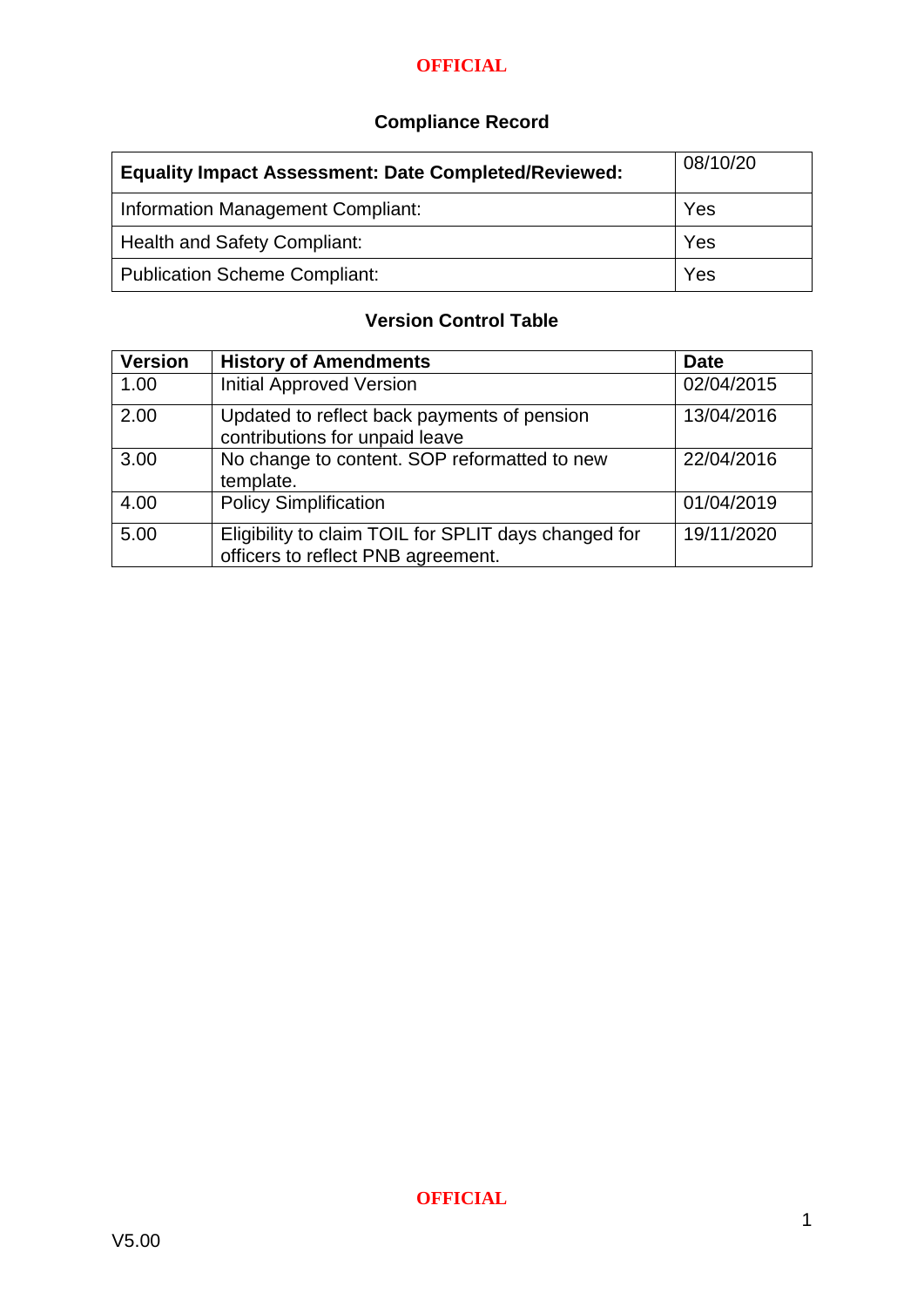# Contents

# Appendices

| ' Appendix A | <b>Additional Shared Parental Leave Rights</b> |
|--------------|------------------------------------------------|
| Appendix B   | Process Map                                    |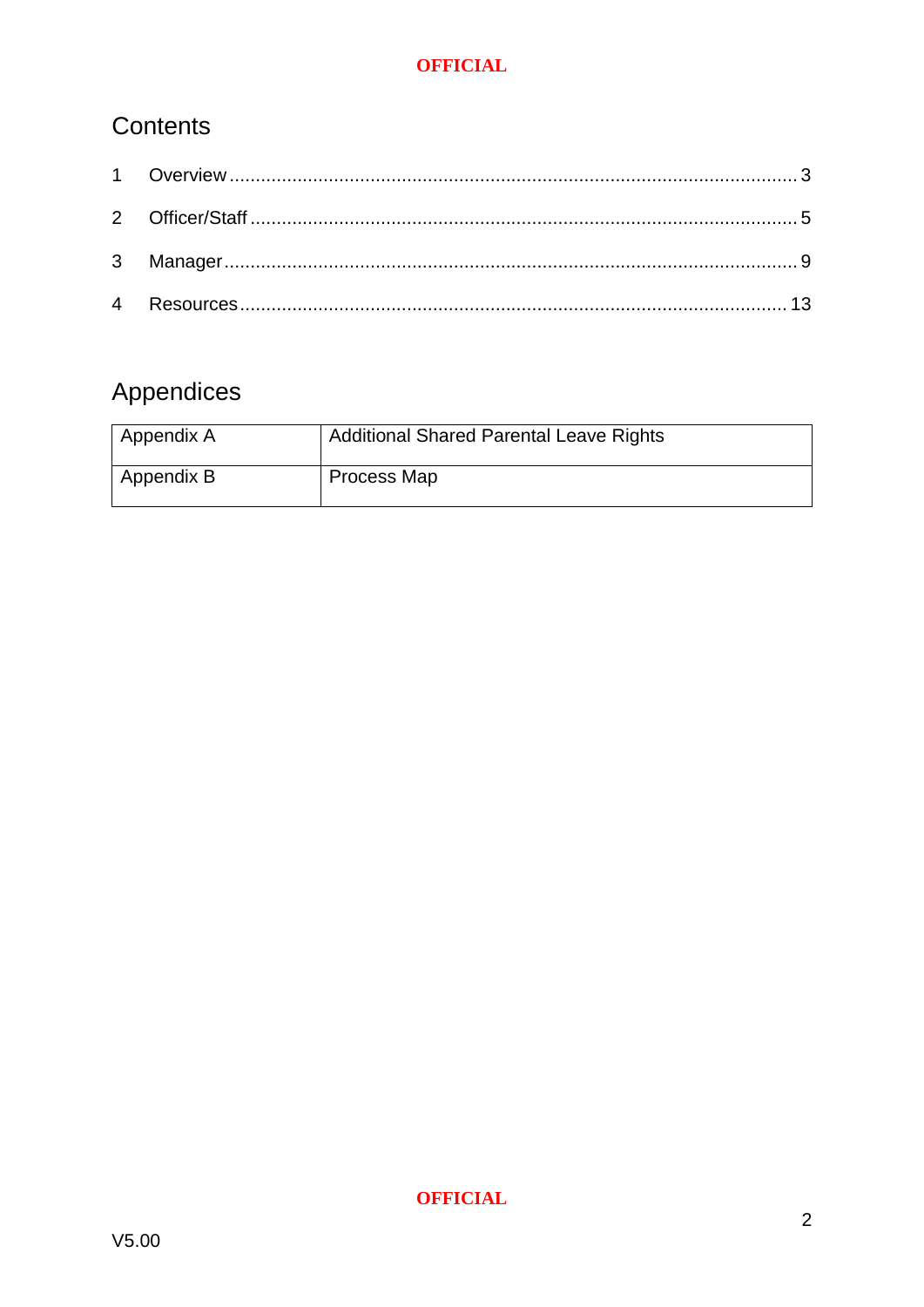#### <span id="page-3-0"></span>**1 Overview**

#### **1.1 What is this about?**

1.1.1 We recognise the importance of supporting parents at or around the time of birth or adoption to allow them to spend time with their partner and child. 'Shared parental leave' (SPL) allows eligible parents to choose how to share the care of their child during the first year after the birth or placement.

#### **1.2 Who is this for?**

1.2.1 This is for all officers, authority/police staff and managers.

#### **1.3 Key information**

- There may be an entitlement of up to 50 weeks SPL and 37 weeks statutory 'shared parental pay' (ShPP).
- SPL is available to intended parents through surrogacy, who meet the criteria to apply for an adoption or parental order.
- If the full entitlement of statutory adoption/maternity leave (and statutory pay) has not been used, the balance can be transferred to a spouse, partner or the biological father of the child.
- It can be taken as soon as a mother or adopter gives notice to reduce their maternity/adoption entitlement(s) but cannot start earlier than the two weeks following the birth or placement.
- If the partner is eligible for SPL, both can take it at the same time or at different times.
- The biological father/partner/spouse may first choose to exhaust any entitlement to adoption/maternity support leave. They cannot take adoption/maternity support leave or pay once they have taken any SPL or ShPP.
- SPL must end no later than 52 weeks after the birth/placement of a child.
- A team member must give their manager notification of their entitlement and intention to take SPL.
- Throughout the period of SPL there is an entitlement to all contractual benefits, except for salary.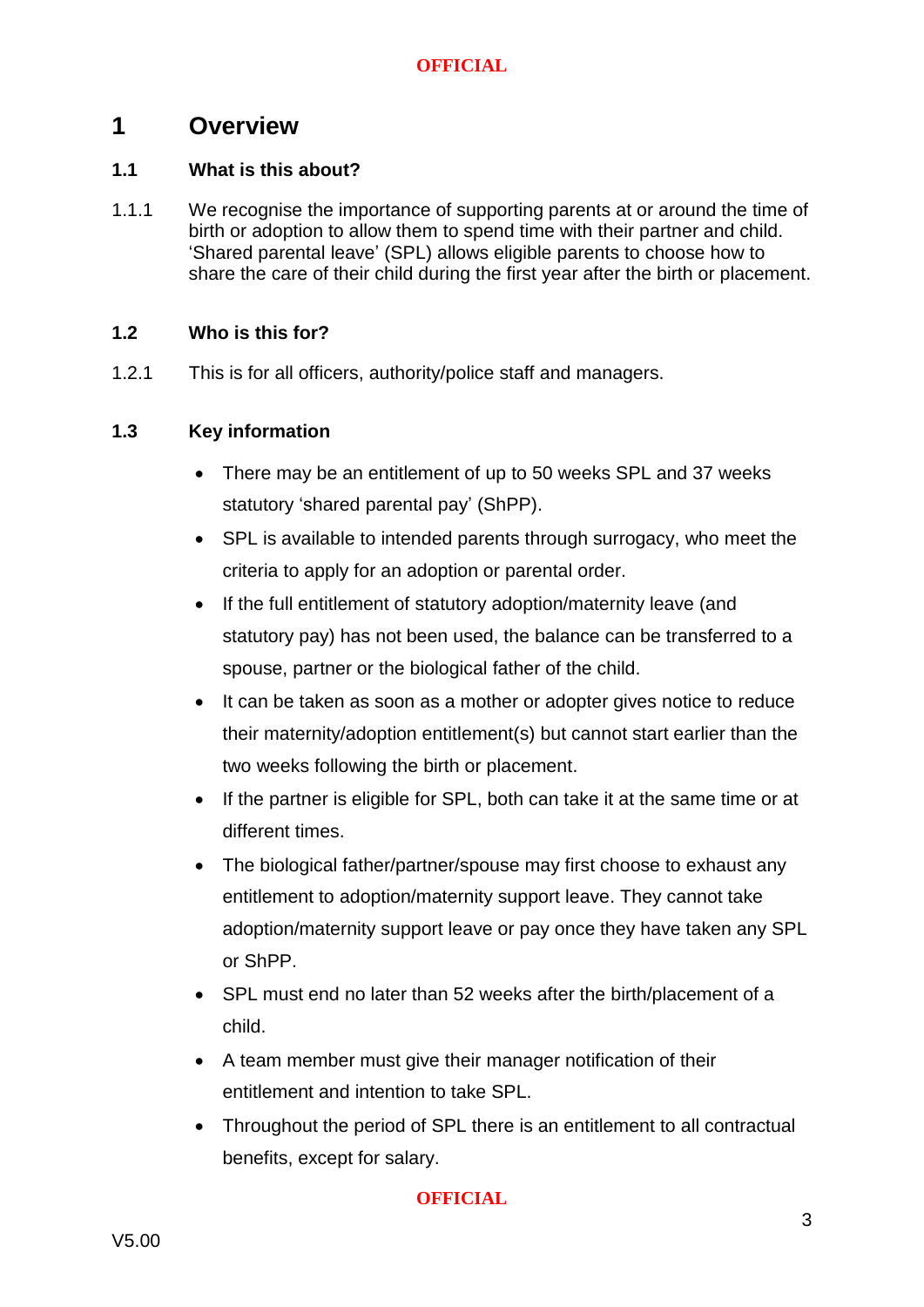|  |  | Up to 20 days can be worked during SPL. |  |  |  |  |
|--|--|-----------------------------------------|--|--|--|--|
|--|--|-----------------------------------------|--|--|--|--|

| Who can apply?                             | What criteria must be met?           | What do I get?               |
|--------------------------------------------|--------------------------------------|------------------------------|
| Staff with at least 26 weeks               | To be eligible staff must:           | Up to the balance of the     |
| service at the end of the 15 <sup>th</sup> | be working with us at the start of   | statutory adoption/maternity |
| week before the child's due                | each period of SPL;                  | leave and pay that has not   |
| date/matching date where                   | share the main responsibility for    | been used.                   |
| they are:                                  | the care of the child at the time of |                              |
| the mother/adopter; or                     | the birth/placement for adoption     | This could be                |
| the biological father of<br>$\bullet$      | with the other parent;               | up to 50 weeks SPL; and      |
| the child or the spouse,                   | be entitled to statutory adoption/   | up to 37 weeks ShPP          |
| or partner of the child's                  | maternity leave (or statutory pay);  | (current rate can be         |
| mother/adopter.                            | and                                  | found on GOV.UK).            |
|                                            | have worked for at least 26          |                              |
|                                            | weeks during the 66 weeks            |                              |
|                                            | before the expected due/             |                              |
|                                            | matching date earning at least       |                              |
|                                            | £30 PW on average for 13 weeks       |                              |
|                                            | (doesn't need to be in a row).       |                              |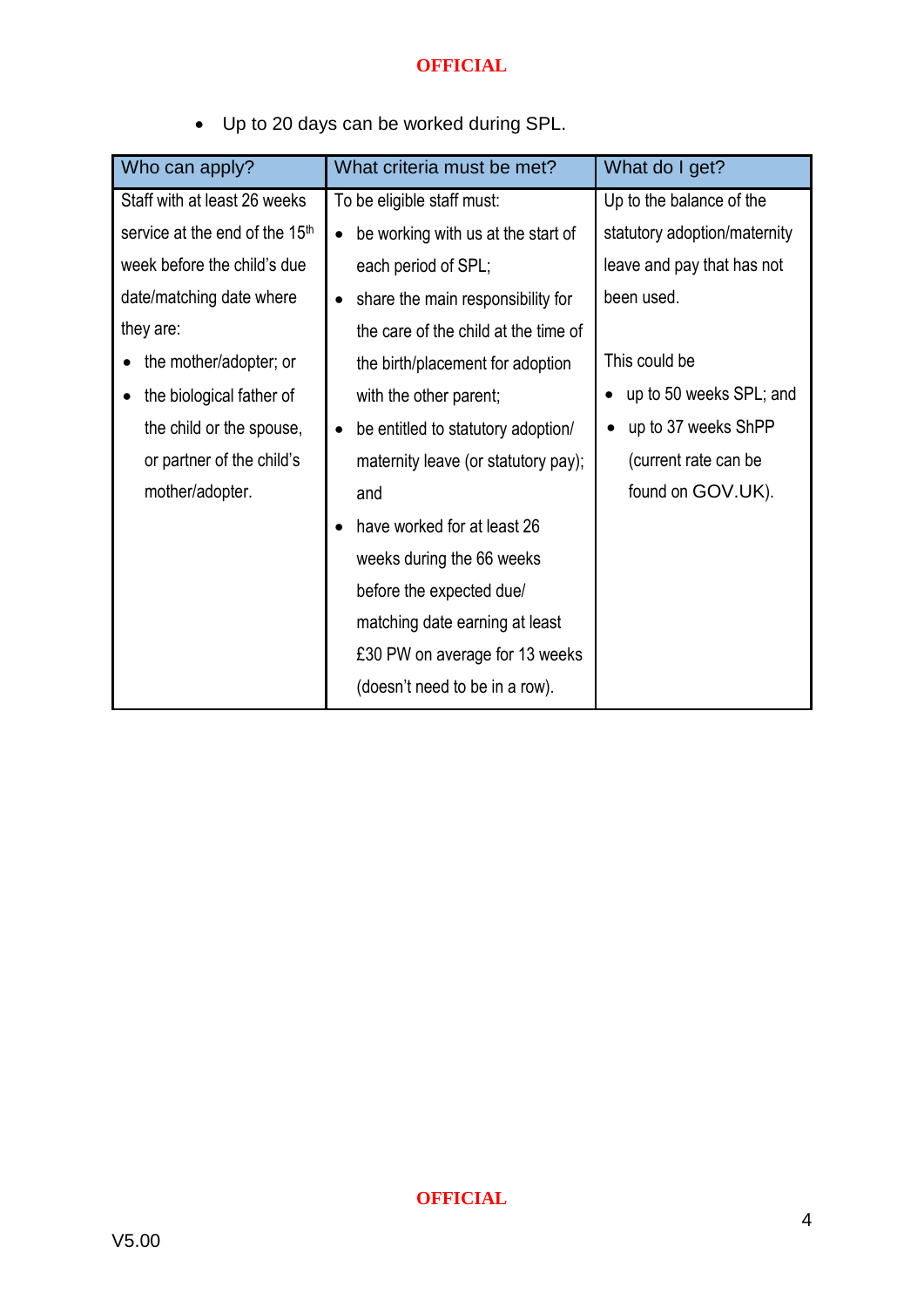## <span id="page-5-0"></span>**2 Officer/Staff**

#### **2.1 What you need to do:**

- Tell your manager of your entitlement and intention to take 'shared parental leave' (SPL).
- Give the correct notification.
- Provide a declaration signed by you and your partner.
- Provide further evidence, if asked to do so.
- Decide whether to apply for Continuous or Discontinuous Leave.
- Keep in contact when on SPL and consider if you want to work a 'shared parental leave in touch' (SPLIT) Day.
- Tell us when you want SPL (and pay) to start and end.
- Let us know about any changes.

#### **2.2 Discussions**

- 2.2.1 You should talk to your manager as early as possible about how you plan to use your entitlement to SPL. As you have the right to take a continuous block of leave, if notified in a single notification, any request for Continuous Leave will be accepted.
- 2.2.2 Some further discussion(s) however, may be required if you request Discontinuous Leave. This would be to talk over in detail how the leave proposal could be agreed or whether a modified arrangement would have to be considered.
- 2.2.3 Where the leave can be approved under the terms you have requested, a meeting may not be necessary.

#### **2.3 Continuous leave**

- 2.3.1 This is a number of weeks taken in a single unbroken period of leave e.g. six weeks in a row. You have the right to take a continuous block of leave as long as it does not exceed the total number of weeks available and at least eight weeks' notice is given.
- 2.3.2 You may submit up to three separate notifications for continuous leave.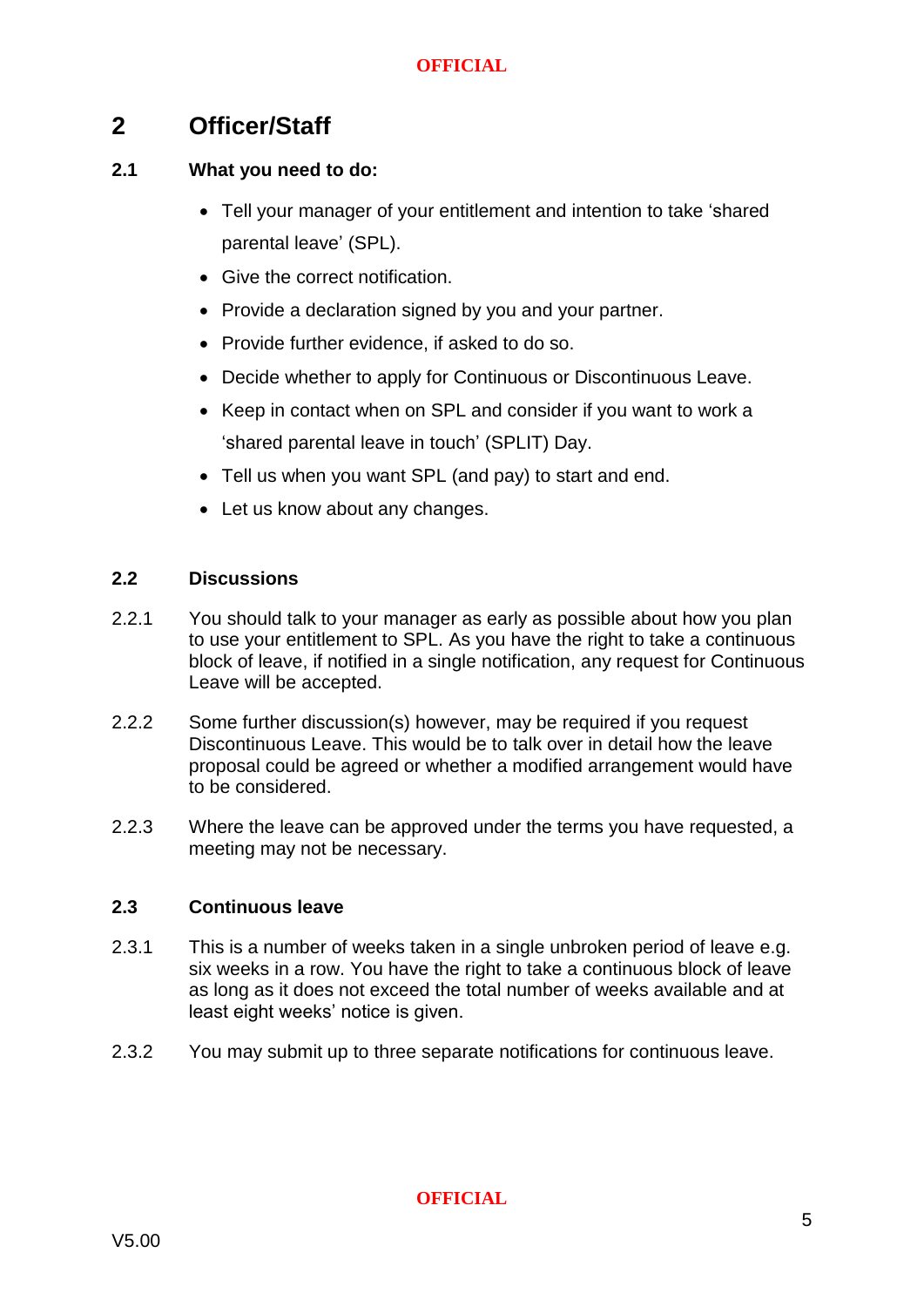#### **2.4 Discontinuous leave**

- 2.4.1 This is for a set number of weeks over a period of time, with breaks between the leave, where you return to work.
- 2.4.2 A meeting would be set up if there are concerns about being able to meet the request, to see if a suitable arrangement can be agreed. SPA/Police Scotland have the right to refuse this type of request if it does not meet the needs of the organisation.

#### **2.5 Notification of entitlement**

2.5.1 You need to tell your manager of your entitlement and intention to take SPL by completing Shared Parental Leave Form (089-012). This has to be done at least eight weeks before the intended leave period. You and your partner have to sign the declaration on the form to confirm all the details provided are correct.

#### **2.6 Requesting further evidence of eligibility**

- 2.6.1 If further information is requested, you have to produce it within 14 calendar days. This could include:
	- the name and address of your partner's employer (where the partner is no longer employed or is self-employed their contact details must be given instead);
	- a copy of the child's birth certificate (or, where one has not been issued, a declaration of the time and place of birth); or
	- in the case of an adopted child, the name and address of the adoption agency, the date you were notified as being matched with the child and the date the child will start to live with you.

#### **2.7 Booking shared parental leave**

- 2.7.1 As well as telling us about your entitlement to SPL and 'shared parental pay' (ShPP), you have to give us notice to take the leave. Normally, this will be given at the same time as the notice of entitlement i.e. when you submit Shared Parental Leave Form (089-012). You have the right to submit three notifications of the leave periods you are intending to take.
- 2.7.2 SPL can only be taken in complete weeks but can start on any day of the week e.g. if a week of SPL began on a Tuesday it will end on a Monday.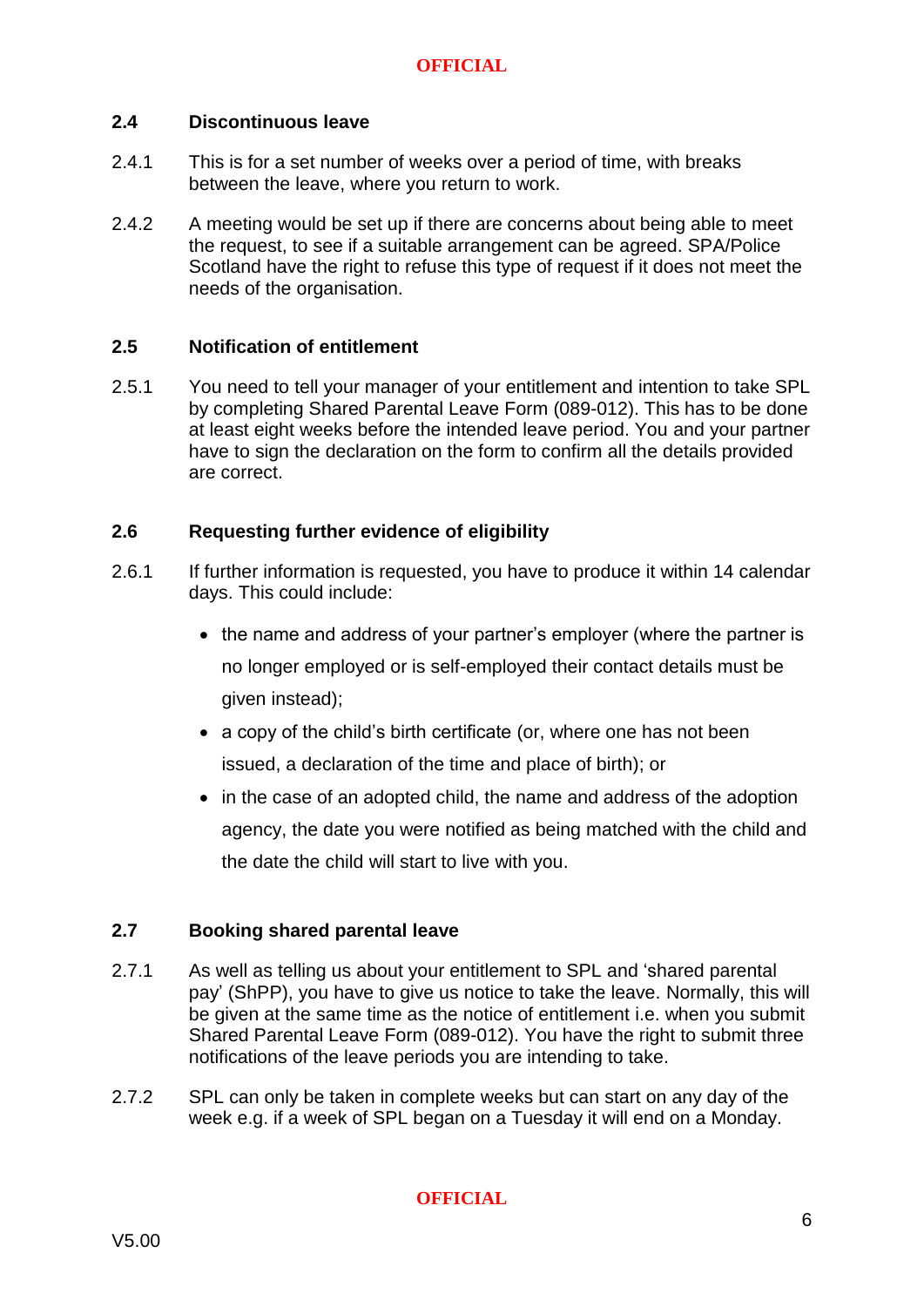2.7.3 You have to give the correct notification at least eight weeks before the date when you want the leave (and pay) to start.

#### **2.8 Responding to a shared parental leave notification**

- 2.8.1 You will receive a decision in writing within 14 calendar days of submitting the request.
- 2.8.2 If your request for discontinuous leave is refused you can withdraw the request (before the  $15<sup>th</sup>$  day after the notification was submitted); or take the total number of weeks in a single continuous block. If this is chosen, you have until the 19<sup>th</sup> day from the date the original notification was given to decide when you want the leave period to begin.
- 2.8.3 The leave cannot start sooner than eight weeks from the date the original notification was sent in. If no date is chosen, the start date will begin on the first leave date requested in the original notification.

#### **2.9 Variations to arranged shared parental leave**

- 2.9.1 You can vary or cancel an agreed and booked period of SPL as long as you do so in writing at least eight weeks before the date of any variation. This would be considered as one of the three notification requests.
- 2.9.2 A change as a result of a child being born early or agreed date of adoption being changed, or as a result of the organisation requesting it, will not count as a further notification.

#### **2.10 Maintaining contact on shared parental leave**

2.10.1 Talk to your manager and agree how much contact you would like to have during the leave period. This lets you keep up to date with what's happening at work including job vacancies, other important developments or training events.

#### **2.11 Shared parental leave in touch days**

- 2.11.1 You and your partner can each request to work up to 20 'shared parental leave in touch' (SPLIT) days without it affecting your entitlement to pay and leave. These days are in addition to the 10 'keeping in touch' (KIT) days available to the mother or main adopter on maternity or adoption leave.
- 2.11.2 SPLIT days should be for a meaningful purpose such as:
	- for an approved training course;
	- to attend a team meeting; or
	- carrying out work that would help your return to work at the end of the leave period.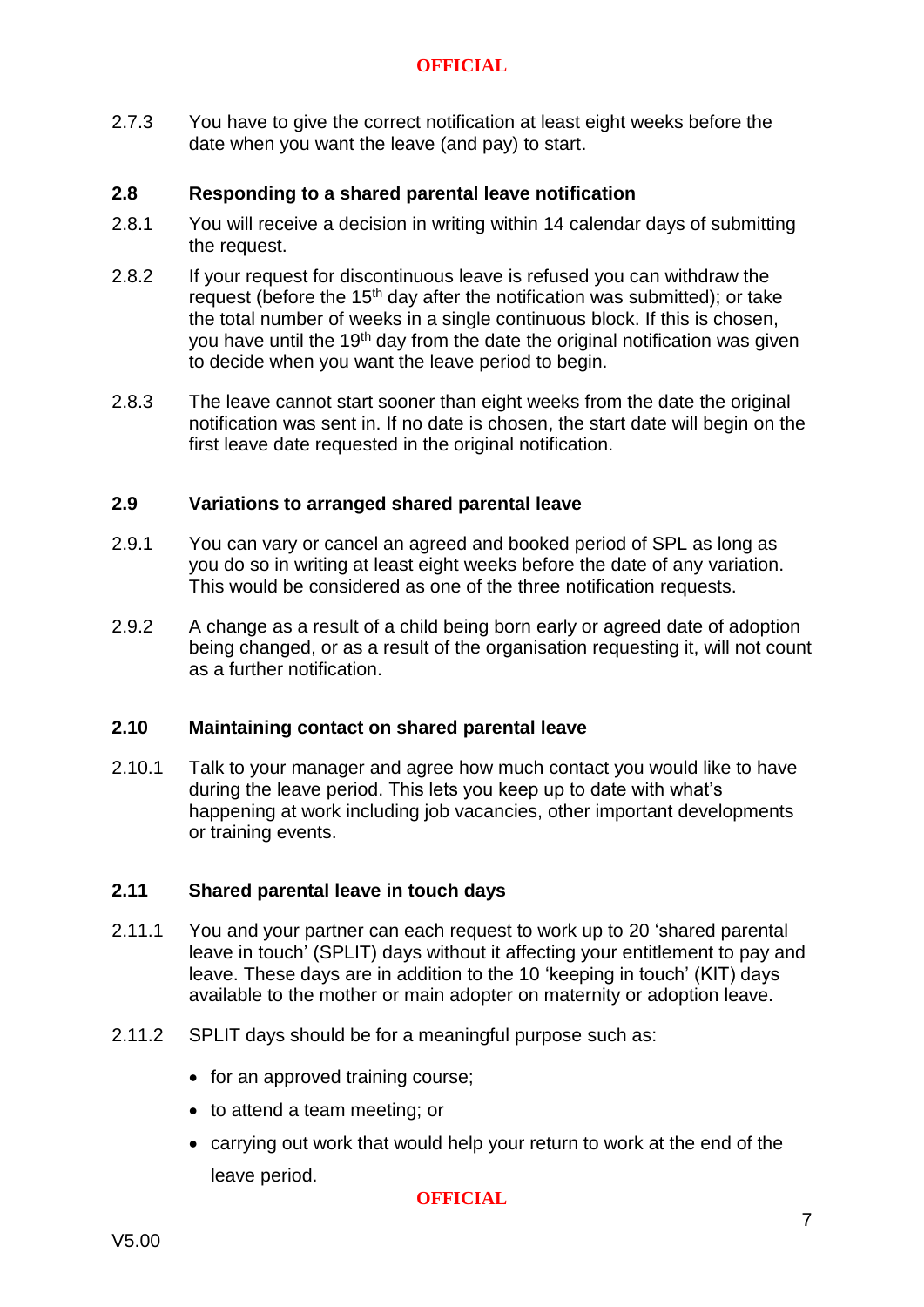- 2.11.3 You have to complete KIT or SPLIT Days Form (089-006) to claim payment for any hours worked. There is also the option to claim TOIL (officers must use TOIL within three months from the date they return to work). Any requests for TOIL should be submitted using SCoPE.
- 2.11.4 **Officers** will receive full pay regardless of the hours worked. If a SPLIT day occurs during a period of ShPP, this will be 'topped up' so that you receive full pay for the day.
- 2.11.5 **Authority/police staff** will receive the hourly rate of pay for the hours actually worked (plus any ShPP, up to the equivalent of a days' pay).

#### **2.12 Returning to work**

2.12.1 It is important that you plan for your return to work. Your manager should be able to help you with this.

#### **2.13 Refresher training and support**

2.13.1 You should think about any refresher training or support you may need and talk it over with your manager.

#### **2.14 Changing return to work date**

- 2.14.1 You will have been advised in writing of the end date of any period of SPL and are expected to return the next working day after this date.
- 2.14.2 If you want to change when your SPL ends you have to give eight weeks' notice. Your manager may accept less notice where they are satisfied that it is not reasonably practicable for you to provide the required notice.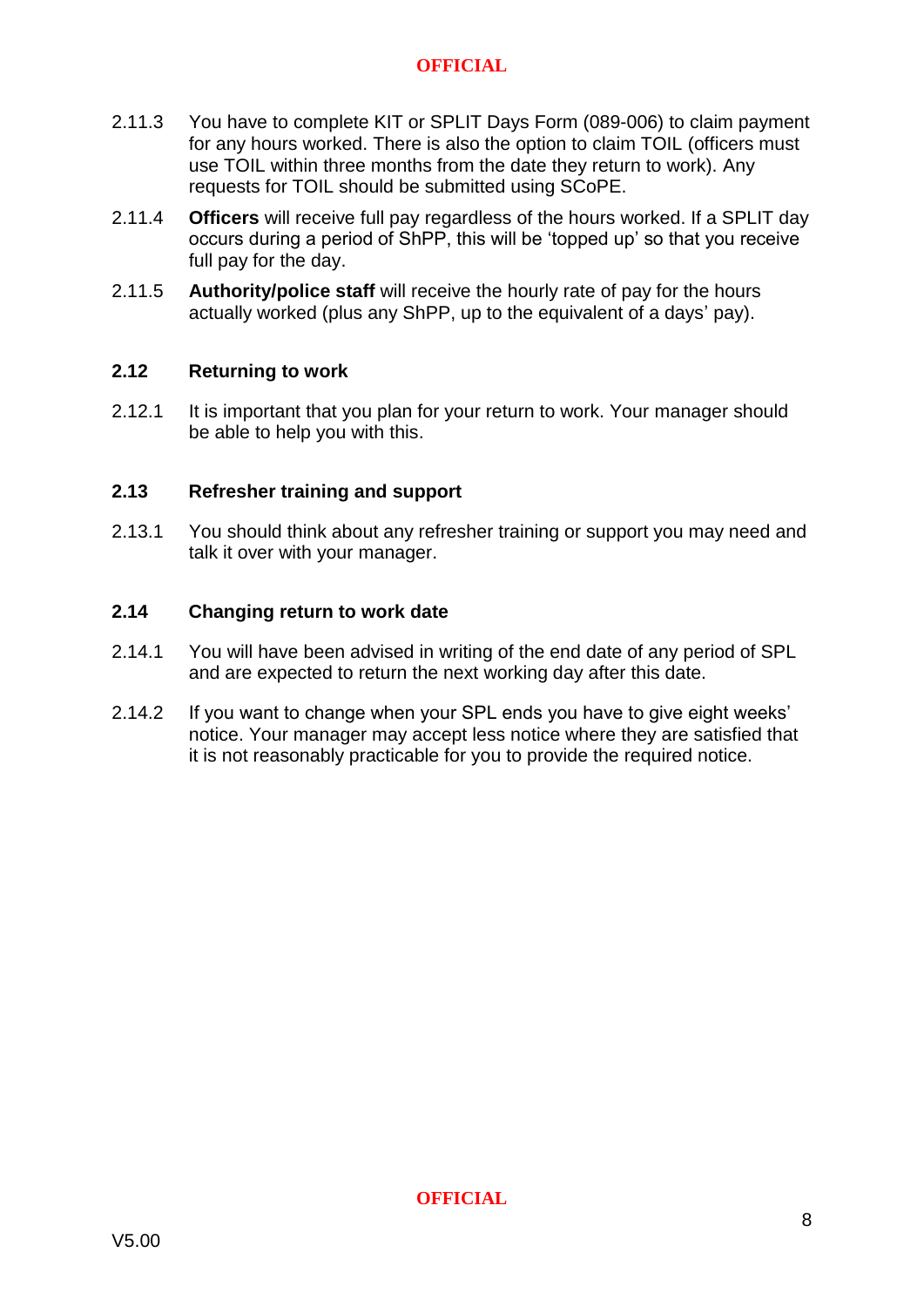## <span id="page-9-0"></span>**3 Manager**

#### **3.1 What you need to do:**

- When you are told by the team member about their entitlement and intention to take 'shared parental leave' (SPL) arrange an informal discussion to talk it over with them.
- Notify People Direct and Resource Management that you have received a booking notice.
- Check all the information on Shared Parental Leave Form (089-012) is complete and the declaration has been signed by the team member and their partner.
- Consider requests for discontinuous leave.
- Highlight concerns where a request for discontinuous leave cannot be granted.
- Keep in contact with team member during periods of leave and consider any requests from them to work a 'shared parental leave in touch' (SPLIT) Day.

#### **3.2 Discussion**

- 3.2.1 You should talk to your team member as early as possible about how they plan to use their entitlement to SPL. Requests for Continuous Leave must be granted as the team member has the right to take a continuous block of leave.
- 3.2.2 Some further discussion(s) however, may be required if Discontinuous Leave is requested. This would be to discuss in detail how the leave proposal could be agreed or whether a modified arrangement would have to be considered.
- 3.2.3 Where Discontinuous Leave can be approved under the terms requested, a meeting may not be necessary.

#### **3.3 Continuous leave**

3.3.1 This is a number of weeks taken in a single unbroken period of leave e.g. six weeks in a row. The team member has the right to take a continuous block of leave as long as it does not exceed the total number of weeks available and at least eight weeks' notice is given.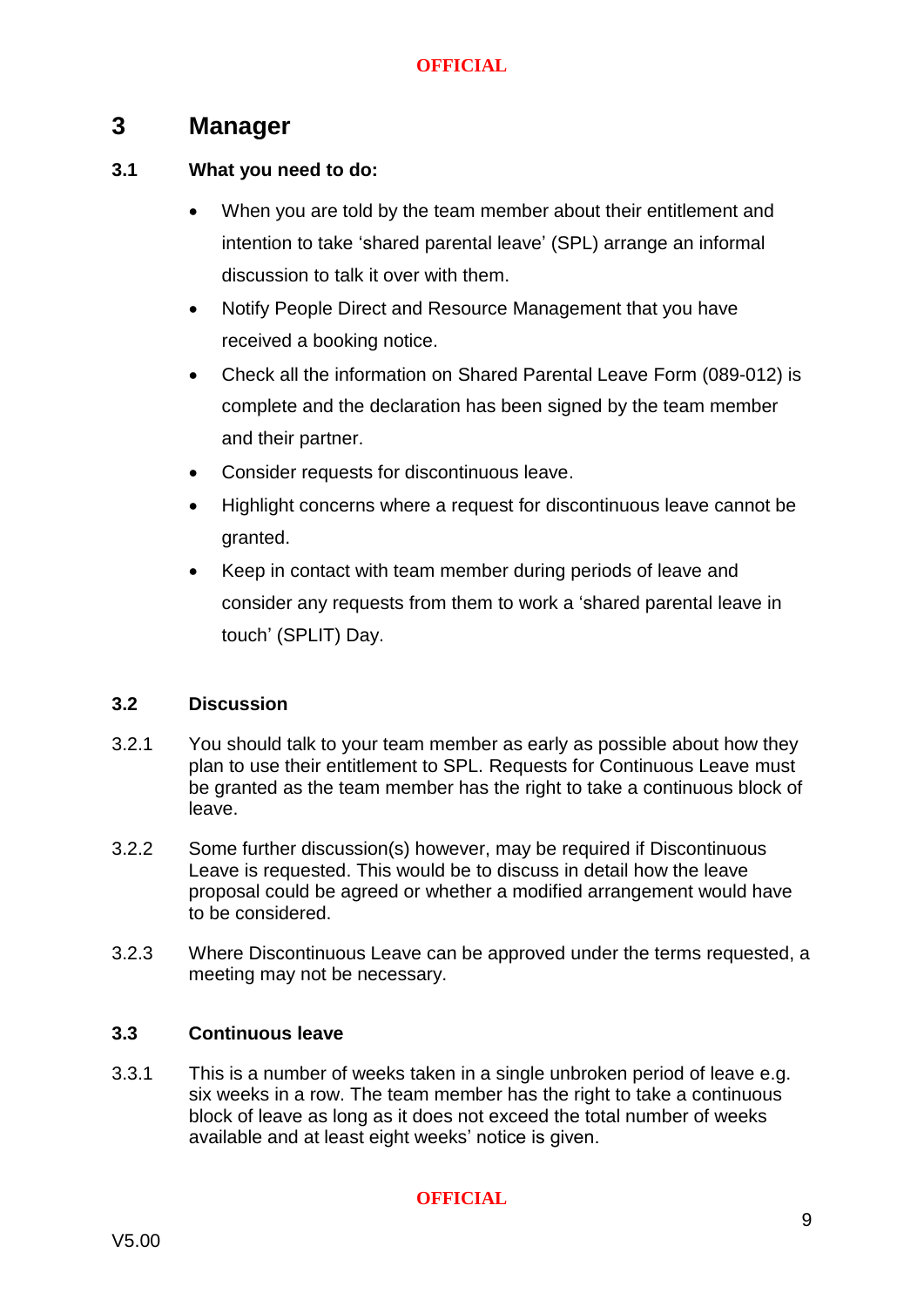3.3.2 Up to three separate notifications for continuous leave can be submitted.

#### **3.4 Discontinuous leave**

- 3.4.1 This is when the team member asks for a set number of weeks over a period of time, with breaks between the leave, where they return to work.
- 3.4.2 If you have any concerns about being able to meet the request you would have to arrange a meeting to see if a suitable arrangement could be agreed. You have the right to refuse this type of request if it does not meet the needs of the department/organisation.

#### **3.5 Notification of entitlement**

3.5.1 The team member has to notify you of their entitlement and intention to take SPL by completing Shared Parental Leave Form (089-012). This has to be done at least eight weeks before the intended leave period. The team member and their partner have to sign the declaration on the form to confirm all the details provided are correct.

#### **3.6 Booking shared parental leave**

- 3.6.1 As well as telling you about their entitlement, the team member has to give you notice to take the leave. Normally, this will be given at the same time as the notice of entitlement i.e. when Shared Parental Leave Form (089- 012) is submitted.
- 3.6.2 When you receive a booking notice you need to notify People Direct and Resource Management.
- 3.6.3 The team member has the right to submit three notifications of the leave periods they are intending to take.
- 3.6.4 SPL can only be taken in complete weeks but can start on any day of the week e.g. if a week of SPL began on a Tuesday it will end on a Monday.
- 3.6.5 The team member has to give the correct notification at least eight weeks before the date when they want the leave (and pay) to start.

#### **3.7 Responding to a shared parental leave notification**

3.7.1 You will have to make a decision and arrange for People Direct to send a response to the team member, within 14 calendar days of receiving the request.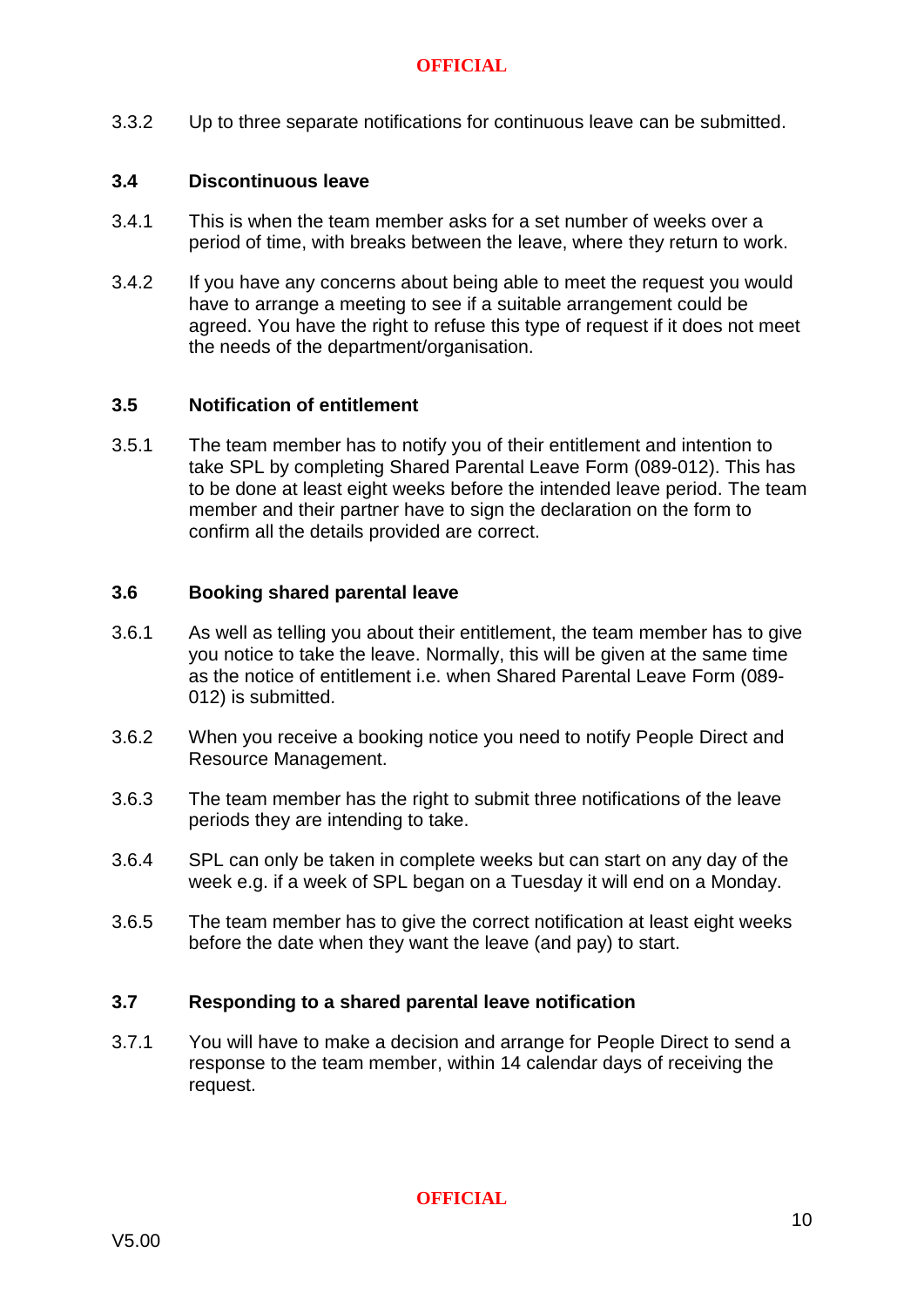- 3.7.2 If the request for discontinuous leave is refused, the team member can withdraw the request (before the  $15<sup>th</sup>$  day after the notification was submitted); or take the total number of weeks in a single continuous block. If this is chosen, they have until the  $19<sup>th</sup>$  day from the date the original notification was given to decide when they want the leave period to begin.
- 3.7.3 The leave cannot start sooner than eight weeks from the date the original notification was sent in. If no date is chosen the start date will begin on the first leave date requested in the original notification.

#### **3.8 Variations to arranged shared parental leave**

- 3.8.1 The team member can vary or cancel an agreed and booked period of SPL as long as they do so in writing at least eight weeks before the date of any variation. This would be considered as one of their three requests. You have to forward any requests to change leave dates on to People Direct.
- 3.8.2 A change as a result of a child being born early or agreed date of adoption being changed, or as a result of the organisation requesting it, will not count as a further notification.

#### **3.9 Maintaining contact on shared parental leave**

- 3.9.1 Before the team member starts their leave you should discuss and agree how much contact they want during the leave period. Leave Contact Form (089-010) should be used to record what you have agreed.
- 3.9.2 You should also agree which form(s) of contact would be best e.g. phone, email, letter, a visit to the workplace, or other ways.
- 3.9.3 You should keep the team member up to date with what's happening at work including job vacancies, other important developments, or training events which could be included as part of SPLIT days.

#### **3.10 Shared parental leave in touch days**

- 3.10.1 The team member and their partner can each request to work up to 20 SPLIT days without it affecting their entitlement to pay and leave. These days are in addition to the 10 'keeping in touch' (KIT) days available to the mother or main adopter on maternity or adoption leave.
- 3.10.2 SPLIT days should be for a meaningful purpose such as:
	- for an approved training course;
	- to attend a team meeting; or
	- carry out work that would help their return to work at the end of the leave.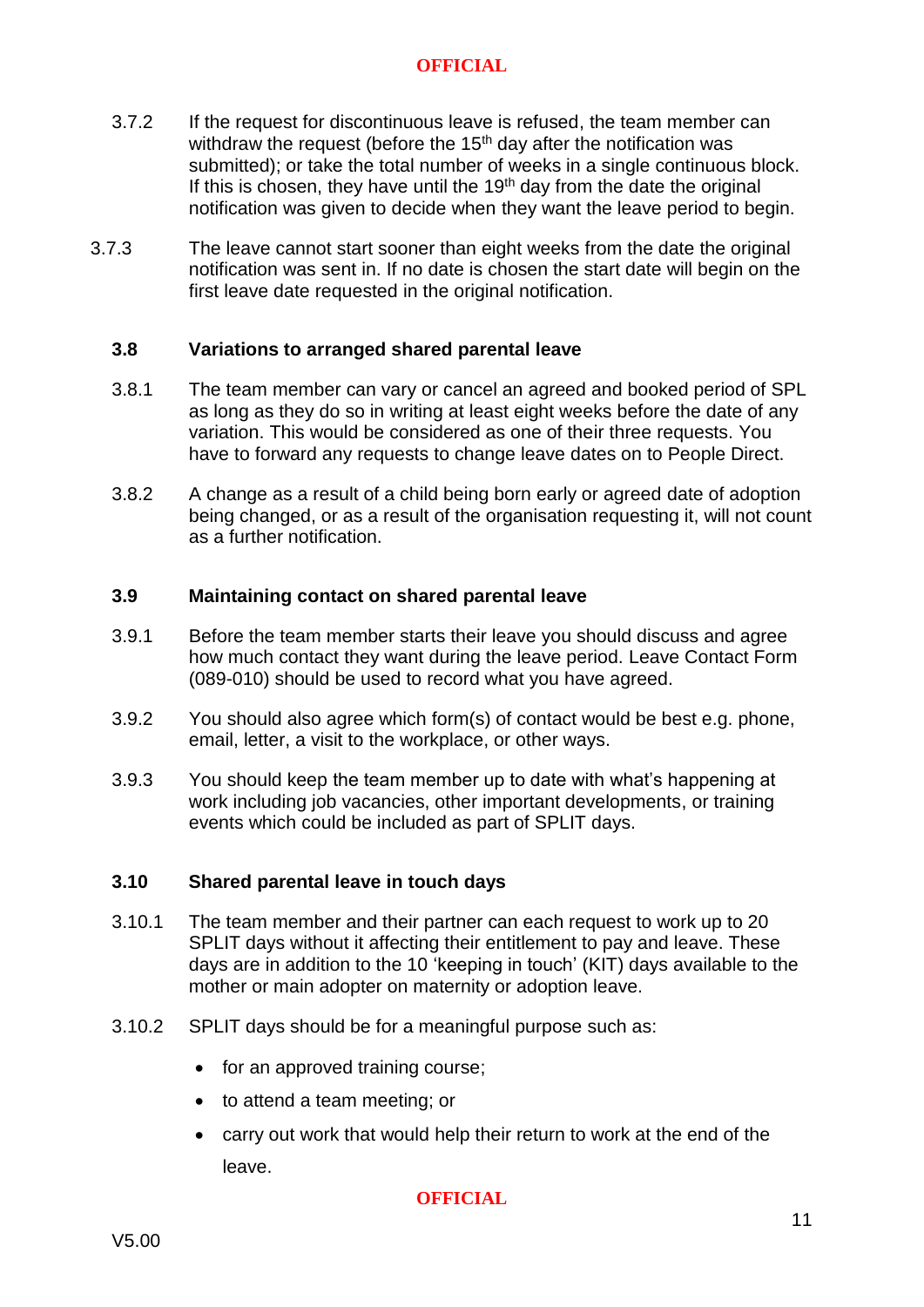- 3.10.3 Requests should not be unreasonably refused as they can be of great benefit to both the team member and the organisation. If you do not agree to a SPLIT day request you must explain the reason for this to the team member.
- 3.10.4 SPLIT days could be used to effect a gradual return to work towards the end of a long period of SPL or to trial a possible flexible working pattern.
- 3.10.5 SPLIT days should be added to the team member's duty roster on SCoPE and must be updated if there are any changes to the date requested.
- 3.10.6 You should approve and forward KIT or SPLIT Days Form (089-006) to People Direct to arrange payment, for any hours worked.
- 3.10.7 The team member also has the option to claim TOIL for any hours worked. They would have to submit the claim for TOIL using SCoPE for you to approve.

#### **3.11 Returning to work**

- 3.11.1 The team member has the right to return to the same role if the total leave taken is less than 26 weeks. In exceptional circumstances where this is not possible you should consult with senior management and People Direct to review the available options, before discussing it with the team member.
- 3.11.2 It is important that you help the team member plan their return to work and discuss any support that may be required. This could include refresher training or new Officer Safety Training as required.
- 3.11.3 On their return, arrange a meeting with the team member and discuss any changes to working procedures. Provide any relevant updates that they should be aware of.
- 3.11.4 Schedule further one to ones to make sure they receive any required support in the early weeks after returning to work (depending on the length of period of leave they have been off).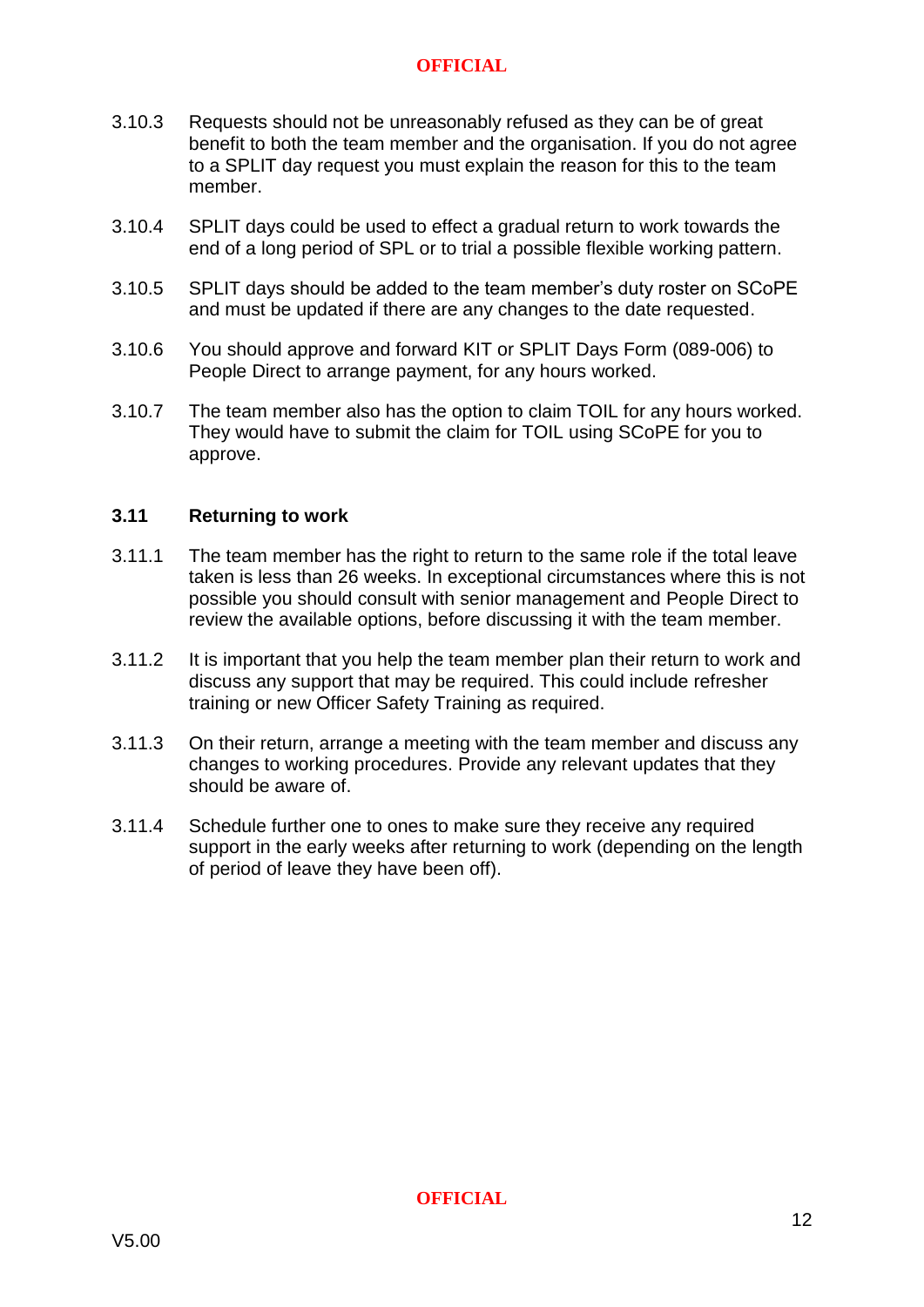#### <span id="page-13-0"></span>**4 Resources**

#### **Forms**

- Claim for Attendance at Court Form [\(089-008\)](https://spi.spnet.local/policescotland/guidance/_layouts/DocIdRedir.aspx?ID=PSOS-255-17933)
- KIT or SPLIT Days Form [\(089-006\)](https://spi.spnet.local/policescotland/guidance/Force%20Forms/Forms/PS-Number.aspx?Paged=TRUE&p_GroupCol1=8_All%20Police%20Scotland%20Forms%20Beginning%20With%20Reference%20%27045%27&RootFolder=%2fpolicescotland%2fguidance%2fForce%20Forms%2fPolice%2dScotland&PageFirstRow=31&&View=%7b7D5061C2-19F5-4B91-B178-C5FBD8CA7E42%7d)
- Leave Contact Form (089-010)
- [Shared Parental Leave Form \(089-012\)](https://spi.spnet.local/policescotland/guidance/Force%20Forms/Police-Scotland/Notice%20of%20Entitlement%20and%20Intention%20to%20Take%20Shared%20Parental%20Leave.doc)

#### **Reference Documents**

Additional Shared Parental Rights

#### **Related Procedures**

- Adoption
- Adoption/Maternity Support
- Allowances and Expenses
- Fertility Treatment
- Pregnancy and Maternity
- Special Leave
- Surrogacy

#### **Useful Links**

- [Fathers Network](http://www.fathersnetwork.org.uk/employers)
- [GOV.UK](https://www.gov.uk/shared-parental-leave-and-pay)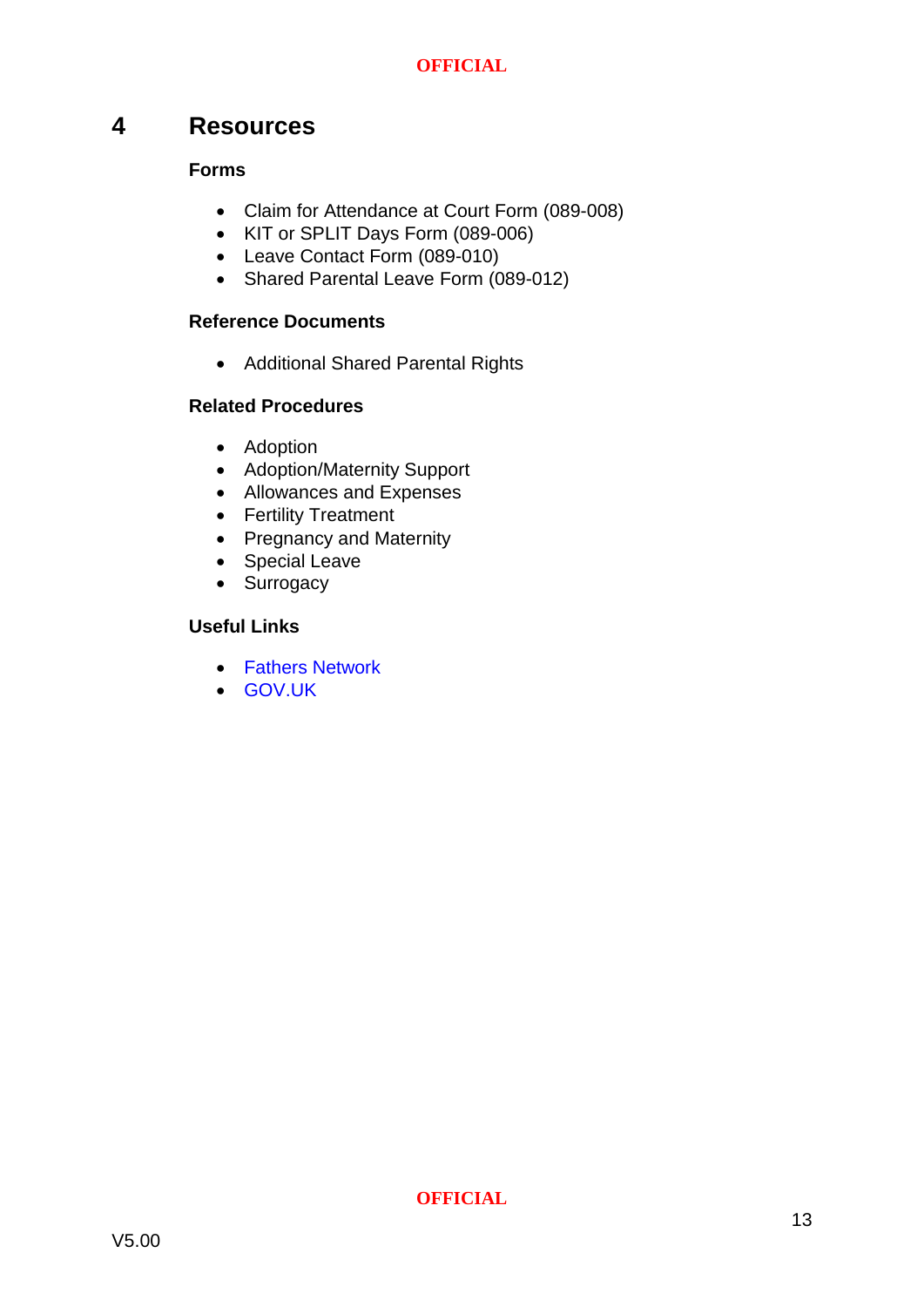# SCOTTISH POLICE **AUTHORITY**



# Additional Shared Parental Leave Rights

#### **Terms and conditions protection**

You are protected from suffering a detriment or unfavourable treatment when pregnant or when on adoption, maternity, parental or shared parental leave. All terms and conditions, with the exception of salary, will apply throughout the whole period of SPL. There is also an entitlement to pay rises and any improvements to terms and conditions.

#### **Annual leave and public holidays**

Annual leave will continue to accrue during the full period of SPL and can be used before or after the leave period. There is also entitlement to a day in lieu for any public holidays that fall within the leave period.

#### **Shared parental leave in touch days**

Up to 20 days can be worked during the leave period without it affecting any entitlement to pay. These days are called 'shared parental leave in touch' (SPLIT) days and are optional - both the team member and organization need to agree to them. If less than a full day is worked it will still count as 1 of the 20 SPLIT days used.

#### **Returning to work**

You have the right to return to your role if the total leave taken is less than 26 weeks. If you take more leave you have the right to return to your role or a similar role (if it's not possible to give you your old role). Similar means the job has the same terms and conditions or the terms and conditions are no less favourable.

#### **Death of a parent**

If one of the parents die once the arrangements for SPL are in place then the remaining parent will retain the rights to take the leave (and pay). If the surviving parent is the one who was on maternity/adoption leave they may revert back to continuing on this type of leave. If shared parental arrangements have already commenced then the surviving parent is entitled to the remaining balance of the leave and pay. Due to circumstances they may wish to alter dates without adhering to the required dates set out in the procedure and this should be managed sympathetically.

#### **Death of a child**

If the child dies once the SPL process is in place it has been assumed that both parents would be allowed to continue with their entitlement to SPL. When notice has been given to terminate adoption/maternity leave but it has not ended then the parents may choose that this parent remains on this leave rather than progressing to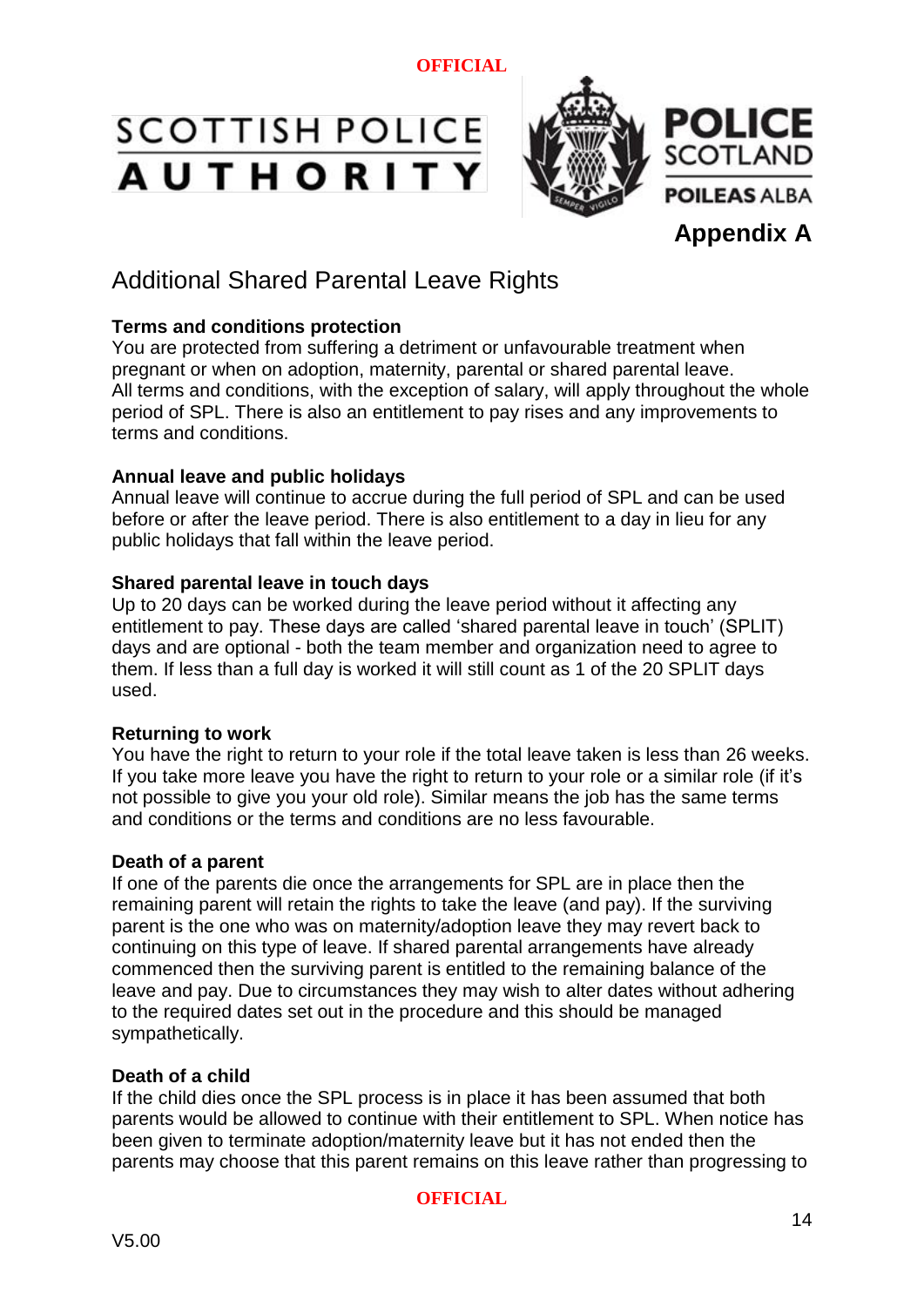#### **OFFICIAL OFFICIAL**

SPL. Equally the parents may wish to continue to take SPL and take it concurrently to allow them to grieve.

#### **Partner no longer caring for the child**

If the circumstances change so that one of the parents is no longer responsible for the caring of the child their entitlement to leave and pay will stop immediately. The other parent with the responsibility for caring for the child will be able to transfer the outstanding balance of the remaining leave and pay into their own entitlement.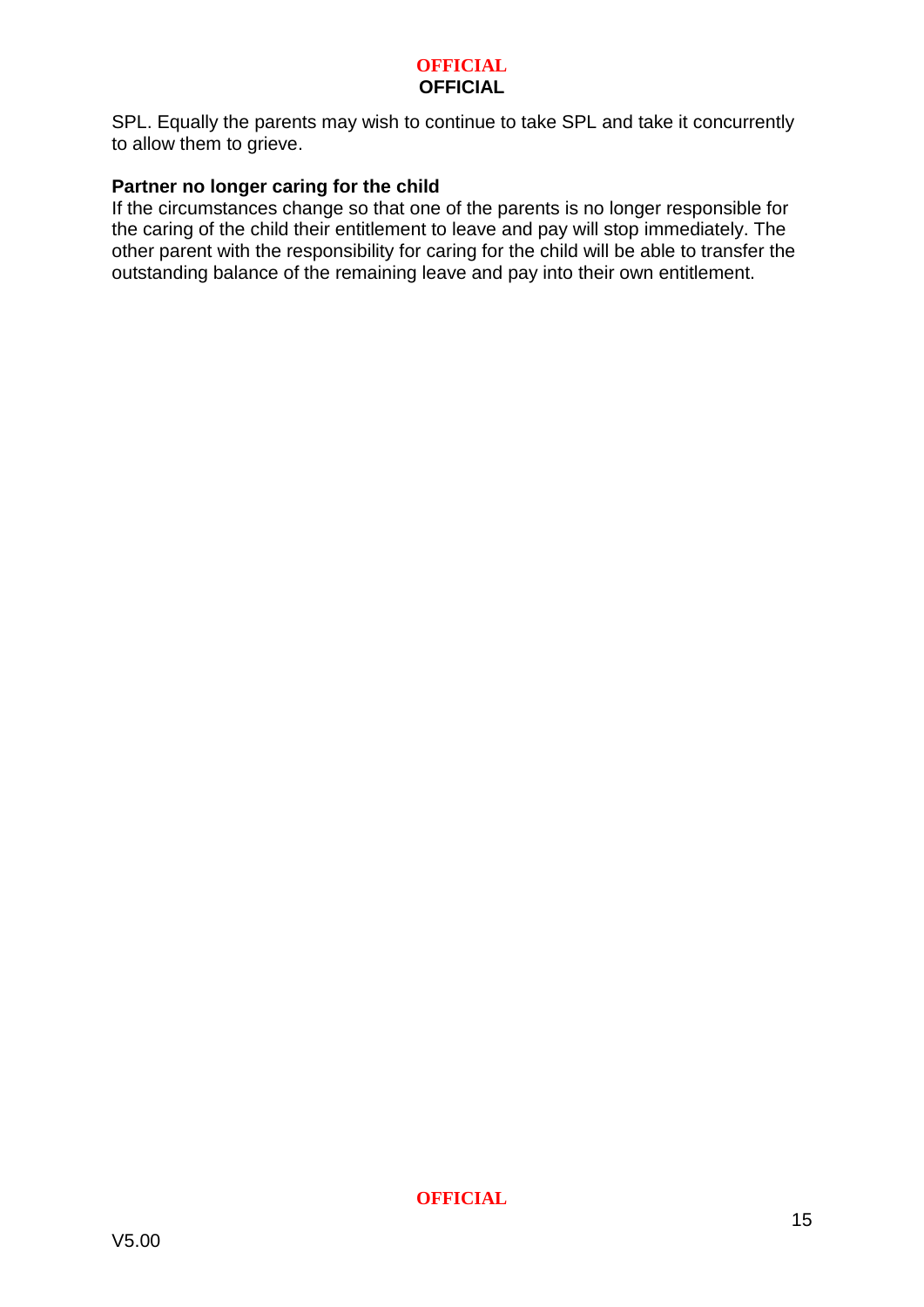# SCOTTISH POLICE **AUTHORITY**



# Further Information and Support

#### **Tax-free childcare**

Tax-Free Childcare is a new government initiative that was rolled out in April 2017 to replace the Childcare Voucher Scheme. For eligible parents Tax-Free Childcare offers to cover 20% of childcare costs, up to £2000 per child per year, for children up to the age of 12. If your child is disabled you may get up to £4000 a year for children up to the age of 17. Further information is available at [www.gov.uk](http://www.gov.uk/) .

#### **Court attendance**

If you are cited to attend court you must do so unless a doctor certifies you unfit to attend. You will receive payment or TOIL equivalent to a full working day irrespective of the number of hours you spend at court. Claim for Attendance at Court Form [\(089-](https://spi.spnet.local/policescotland/guidance/_layouts/DocIdRedir.aspx?ID=PSOS-255-17933) [008\)](https://spi.spnet.local/policescotland/guidance/_layouts/DocIdRedir.aspx?ID=PSOS-255-17933) should be used to claim payment. If you are in receipt of statutory Shared Parental Pay (ShPP) and are required to attend court it could be more beneficial to claim TOIL. You will lose entitlement to one week's ShPP if you claim payment for any day or part of a week that you have attended court. **Note:** Authority/police staff – if you are held at court longer than the standard working day, additional hours will be paid at the normal rate of overtime. In exceptional circumstances where attendance has resulted in additional expense for registered childcare the costs will be reimbursed if you provide an invoice or receipt.

#### **Useful Contacts**

| <b>Childcare and Parenting</b>                   | www.gov.uk                  |
|--------------------------------------------------|-----------------------------|
| Employee Assistance Programme                    | EAP                         |
| Health and Wellbeing Team                        | [REDACTED]                  |
| <b>HM Revenue and Customs</b><br>(Child Benefit) | 0300 200 3100               |
| People Direct                                    | <b>[REDACTED]</b>           |
| <b>Scottish Family Information Service</b>       | www.scottishfamilies.gov.uk |
| <b>Scottish Police Federation</b>                | [REDACTED]                  |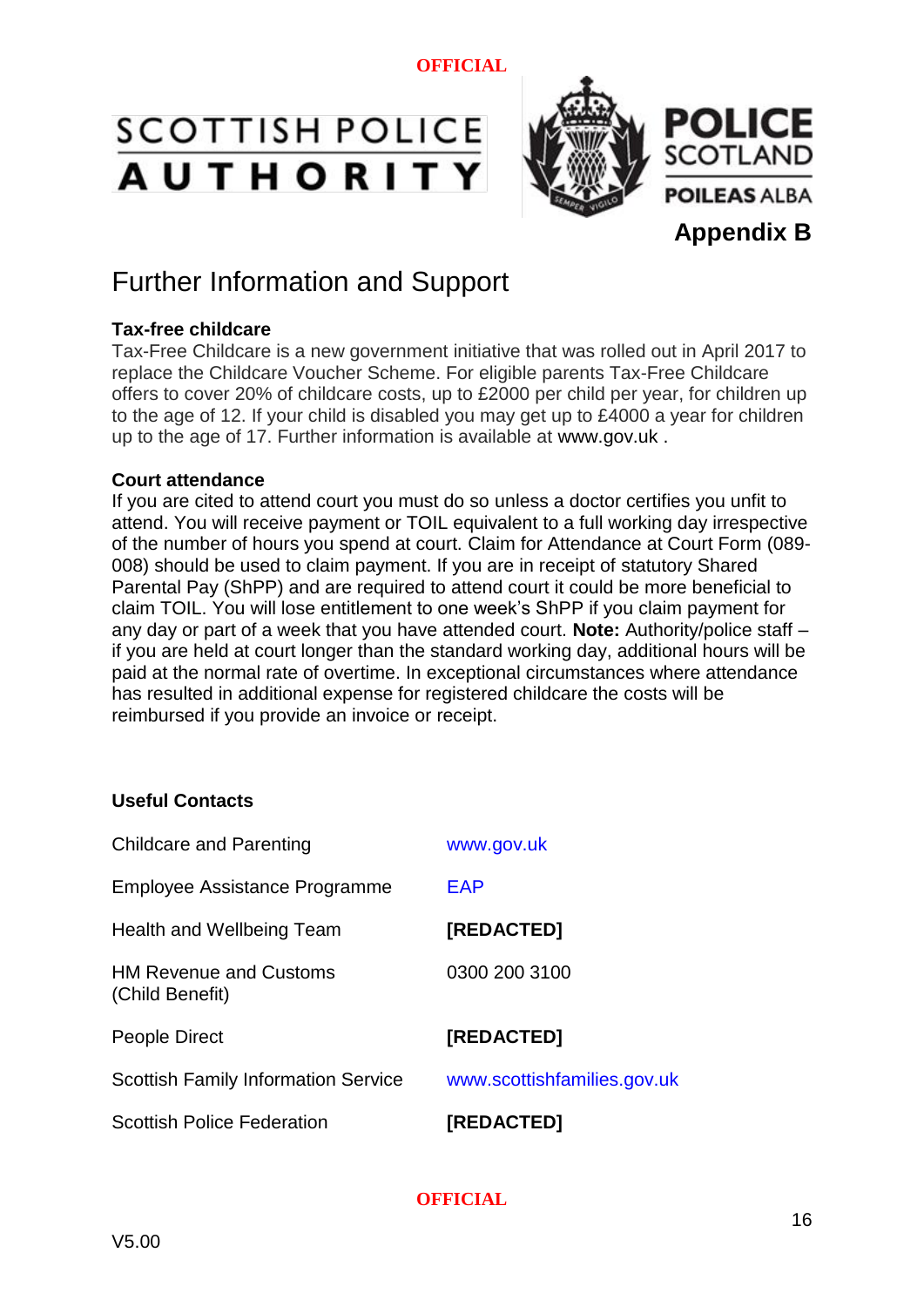| Scottish Women's Development Forum [REDACTED] |                            |
|-----------------------------------------------|----------------------------|
| Unison                                        | www.unison.org.uk          |
| Unite                                         | www.unitetheunion.org      |
| <b>Working Families</b>                       | www.workingfamilies.org.uk |